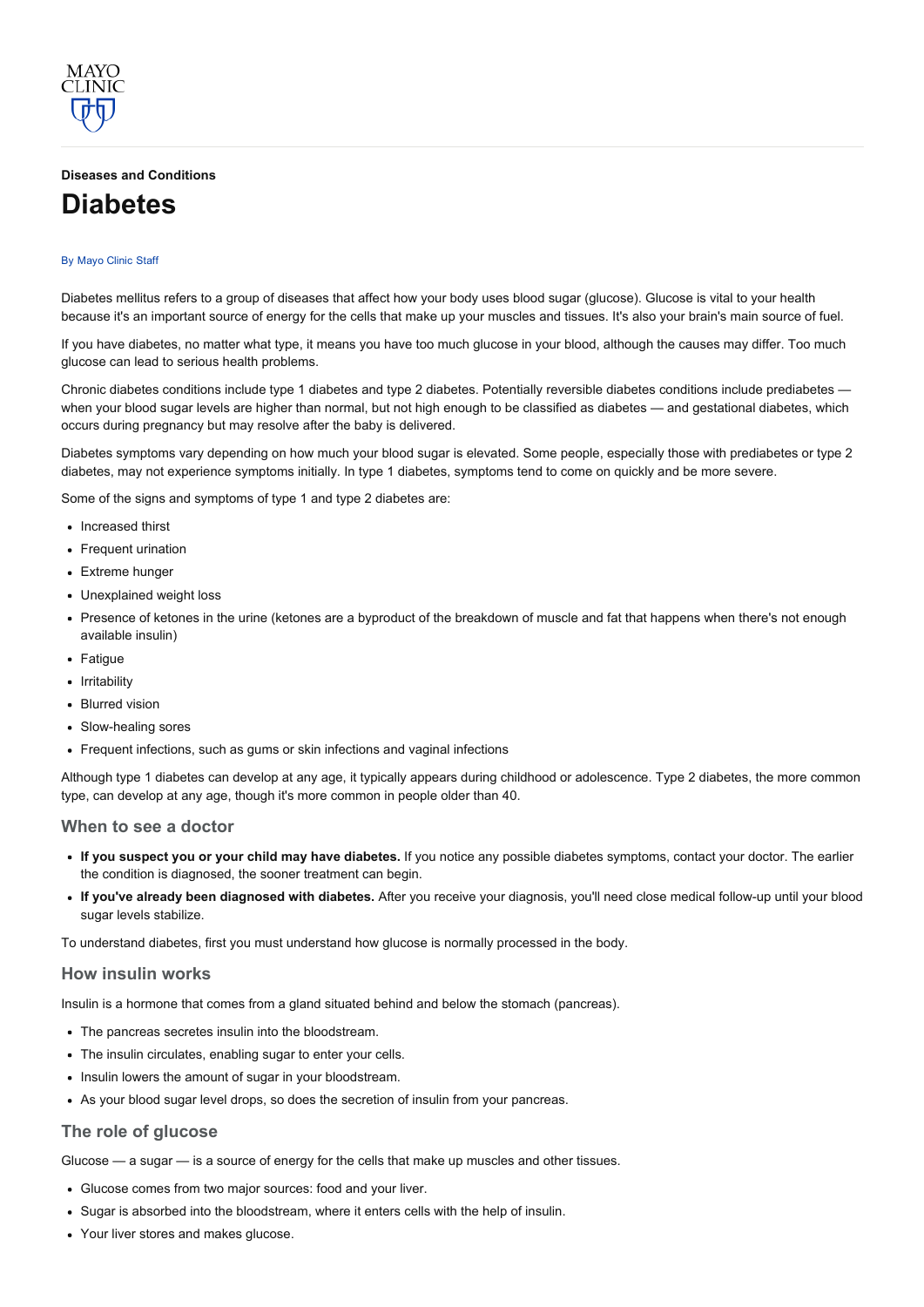When your glucose levels are low, such as when you haven't eaten in a while, the liver breaks down stored glycogen into glucose to keep your glucose level within a normal range.

# Causes of type 1 diabetes

The exact cause of type 1 diabetes is unknown. What is known is that your immune system — which normally fights harmful bacteria or viruses - attacks and destroys your insulin-producing cells in the pancreas. This leaves you with little or no insulin. Instead of being transported into your cells, sugar builds up in your bloodstream.

Type 1 is thought to be caused by a combination of genetic susceptibility and environmental factors, though exactly what many of those factors are is still unclear.

## Causes of prediabetes and type 2 diabetes

In prediabetes — which can lead to type 2 diabetes — and in type 2 diabetes, your cells become resistant to the action of insulin, and your pancreas is unable to make enough insulin to overcome this resistance. Instead of moving into your cells where it's needed for energy, sugar builds up in your bloodstream.

Exactly why this happens is uncertain, although it's believed that genetic and environmental factors play a role in the development of type 2 diabetes. Being overweight is strongly linked to the development of type 2 diabetes, but not everyone with type 2 is overweight.

# Causes of gestational diabetes

During pregnancy, the placenta produces hormones to sustain your pregnancy. These hormones make your cells more resistant to insulin.

Normally, your pancreas responds by producing enough extra insulin to overcome this resistance. But sometimes your pancreas can't keep up. When this happens, too little glucose gets into your cells and too much stays in your blood, resulting in gestational diabetes.

Risk factors for diabetes depend on the type of diabetes.

## Risk factors for type 1 diabetes

Although the exact cause of type 1 diabetes is unknown, factors that may signal an increased risk include:

- Family history. Your risk increases if a parent or sibling has type 1 diabetes.
- Environmental factors. Circumstances such as exposure to a viral illness likely play some role in type 1 diabetes.
- The presence of damaging immune system cells (autoantibodies). Sometimes family members of people with type 1 diabetes are tested for the presence of diabetes autoantibodies. If you have these autoantibodies, you have an increased risk of developing type 1 diabetes. But not everyone who has these autoantibodies develops diabetes.
- Dietary factors. These include low vitamin D consumption, early exposure to cow's milk or cow's milk formula, and exposure to cereals before 4 months of age. None of these factors has been shown to directly cause type 1 diabetes.
- Geography. Certain countries, such as Finland and Sweden, have higher rates of type 1 diabetes.

## Risk factors for prediabetes and type 2 diabetes

Researchers don't fully understand why some people develop prediabetes and type 2 diabetes and others don't. It's clear that certain factors increase the risk, however, including:

- Weight. The more fatty tissue you have, the more resistant your cells become to insulin.
- Inactivity. The less active you are, the greater your risk. Physical activity helps you control your weight, uses up glucose as energy and makes your cells more sensitive to insulin.
- Family history. Your risk increases if a parent or sibling has type 2 diabetes.
- Race. Although it's unclear why, people of certain races including blacks, Hispanics, American Indians and Asian-Americans are at higher risk.
- Age. Your risk increases as you get older. This may be because you tend to exercise less, lose muscle mass and gain weight as you age. But type 2 diabetes is also increasing dramatically among children, adolescents and younger adults.
- Gestational diabetes. If you developed gestational diabetes when you were pregnant, your risk of developing prediabetes and type 2 diabetes later increases. If you gave birth to a baby weighing more than 9 pounds (4 kilograms), you're also at risk of type 2 diabetes.
- Polycystic ovary syndrome. For women, having polycystic ovary syndrome a common condition characterized by irregular menstrual periods, excess hair growth and obesity — increases the risk of diabetes.
- High blood pressure. Having blood pressure over 140/90 millimeters of mercury (mm Hg) is linked to an increased risk of type 2 diabetes.
- Abnormal cholesterol and triglyceride levels. If you have low levels of high-density lipoprotein (HDL), or "good," cholesterol, your risk of type 2 diabetes is higher. Triglycerides are another type of fat carried in the blood. People with high levels of triglycerides have an increased risk of type 2 diabetes. Your doctor can let you know what your cholesterol and triglyceride levels are.

# Risk factors for gestational diabetes

Any pregnant woman can develop gestational diabetes, but some women are at greater risk than are others. Risk factors for gestational diabetes include: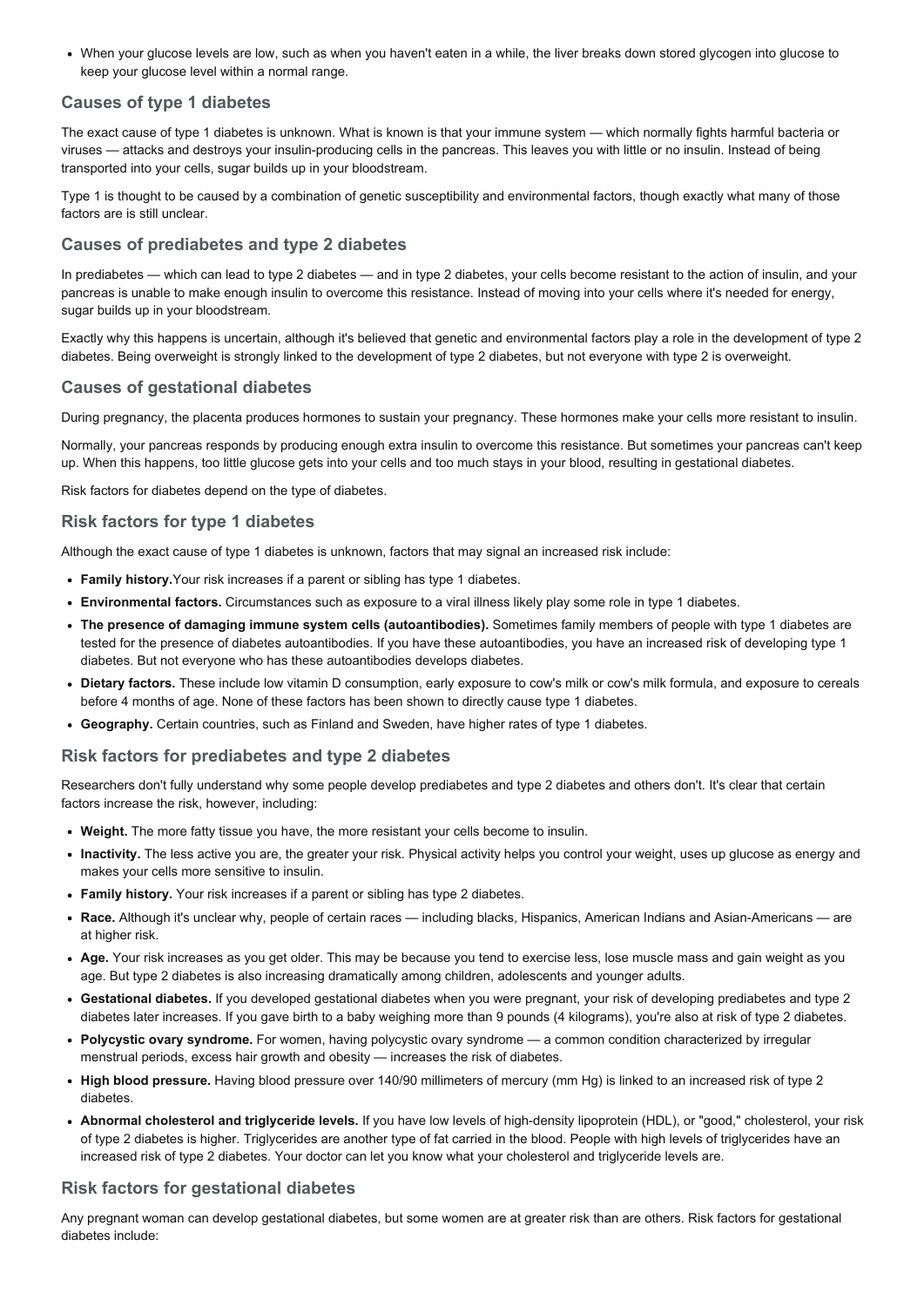- Age. Women older than age 25 are at increased risk.
- Family or personal history. Your risk increases if you have prediabetes a precursor to type 2 diabetes or if a close family member, such as a parent or sibling, has type 2 diabetes. You're also at greater risk if you had gestational diabetes during a previous pregnancy, if you delivered a very large baby or if you had an unexplained stillbirth.
- Weight. Being overweight before pregnancy increases your risk.
- Race. For reasons that aren't clear, women who are black, Hispanic, American Indian or Asian are more likely to develop gestational diabetes.

Long-term complications of diabetes develop gradually. The longer you have diabetes — and the less controlled your blood sugar — the higher the risk of complications. Eventually, diabetes complications may be disabling or even life-threatening. Possible complications include:

- Cardiovascular disease. Diabetes dramatically increases the risk of various cardiovascular problems, including coronary artery disease with chest pain (angina), heart attack, stroke and narrowing of arteries (atherosclerosis). If you have diabetes, you are more likely to have heart disease or stroke.
- Nerve damage (neuropathy). Excess sugar can injure the walls of the tiny blood vessels (capillaries) that nourish your nerves, especially in your legs. This can cause tingling, numbness, burning or pain that usually begins at the tips of the toes or fingers and gradually spreads upward. Left untreated, you could lose all sense of feeling in the affected limbs. Damage to the nerves related to digestion can cause problems with nausea, vomiting, diarrhea or constipation. For men, it may lead to erectile dysfunction.
- Kidney damage (nephropathy). The kidneys contain millions of tiny blood vessel clusters (glomeruli) that filter waste from your blood. Diabetes can damage this delicate filtering system. Severe damage can lead to kidney failure or irreversible end-stage kidney disease, which may require dialysis or a kidney transplant.
- Eye damage (retinopathy). Diabetes can damage the blood vessels of the retina (diabetic retinopathy), potentially leading to blindness. Diabetes also increases the risk of other serious vision conditions, such as cataracts and glaucoma.
- Foot damage. Nerve damage in the feet or poor blood flow to the feet increases the risk of various foot complications. Left untreated, cuts and blisters can develop serious infections, which often heal poorly. These infections may ultimately require toe, foot or leg amputation.
- Skin conditions. Diabetes may leave you more susceptible to skin problems, including bacterial and fungal infections.
- Hearing impairment. Hearing problems are more common in people with diabetes.
- Alzheimer's disease. Type 2 diabetes may increase the risk of Alzheimer's disease. The poorer your blood sugar control, the greater the risk appears to be. Although there are theories as to how these disorders might be connected, none has yet been proved.

#### Complications of gestational diabetes

Most women who have gestational diabetes deliver healthy babies. However, untreated or uncontrolled blood sugar levels can cause problems for you and your baby.

Complications in your baby can occur as a result of gestational diabetes, including:

- Excess growth. Extra glucose can cross the placenta, which triggers your baby's pancreas to make extra insulin. This can cause your baby to grow too large (macrosomia). Very large babies are more likely to require a C-section birth.
- Low blood sugar. Sometimes babies of mothers with gestational diabetes develop low blood sugar (hypoglycemia) shortly after birth because their own insulin production is high. Prompt feedings and sometimes an intravenous glucose solution can return the baby's blood sugar level to normal.
- Type 2 diabetes later in life. Babies of mothers who have gestational diabetes have a higher risk of developing obesity and type 2 diabetes later in life.
- Death. Untreated gestational diabetes can result in a baby's death either before or shortly after birth.

Complications in the mother can also occur as a result of gestational diabetes, including:

- Preeclampsia.This condition is characterized by high blood pressure, excess protein in the urine, and swelling in the legs and feet. Preeclampsia can lead to serious or even life-threatening complications for both mother and baby.
- Subsequent gestational diabetes. Once you've had gestational diabetes in one pregnancy, you're more likely to have it again with the next pregnancy. You're also more likely to develop diabetes — typically type 2 diabetes — as you get older.

#### Complications of prediabetes

Prediabetes may develop into type 2 diabetes.

You're likely to start by seeing your primary care doctor if you're having diabetes symptoms. If your child is having diabetes symptoms, you might see your child's pediatrician. If blood sugar levels are extremely high, you'll likely be sent to the emergency room.

If blood sugar levels aren't high enough to put you or your child immediately at risk, you may be referred to a doctor who specializes in diabetes, among other disorders (endocrinologist). Soon after diagnosis, you'll also likely meet with a diabetes educator and a dietitian to get more information on managing your diabetes.

Here's some information to help you get ready for your appointment and to know what to expect.

#### What you can do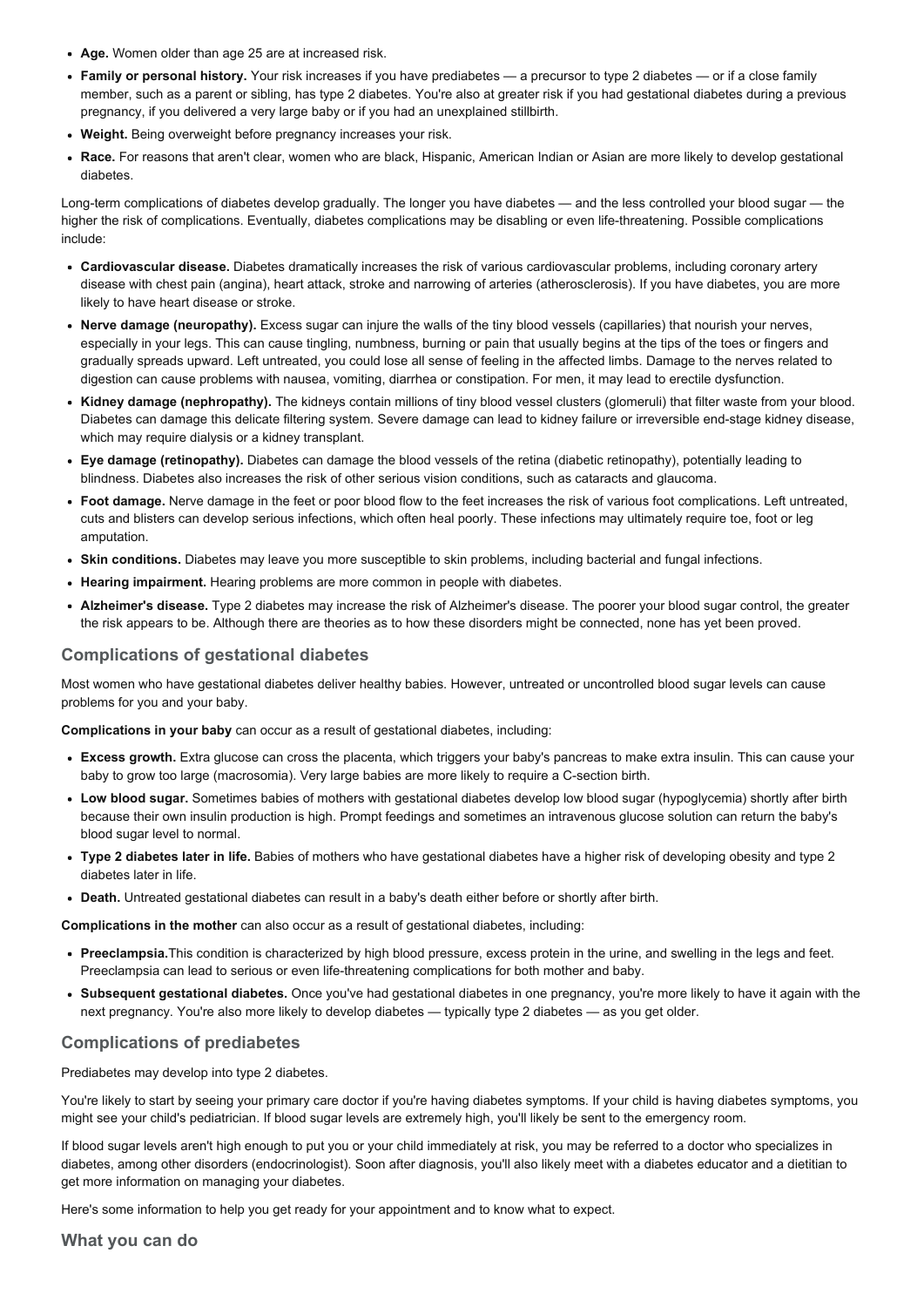- Be aware of any pre-appointment restrictions. When you make the appointment, ask if you need to do anything in advance. This will likely include restricting your diet, such as for a fasting blood sugar test.
- Write down any symptoms you're experiencing, including any that may seem unrelated.
- Write down key personal information, including major stresses or recent life changes. If you're monitoring your glucose values at home, bring a record of the glucose results, detailing the dates and times of testing.
- Make a list of any allergies you have and all medications, vitamins and supplements you're taking.
- Record your family medical history. In particular, note any relatives who have had diabetes, heart attacks or strokes.
- Take a family member or friend, if possible. Someone who accompanies you can help you remember information you need.
- Write down questions to ask your doctor. Ask about aspects of your diabetes management you're unclear about.
- Be aware if you need any prescription refills. Your doctor can renew your prescriptions while you're there.

Preparing a list of questions can help you make the most of your time with your doctor. For diabetes, some questions to ask include:

- Are the symptoms I'm having related to diabetes or something else?
- Do I need any tests?
- What else can I do to protect my health?
- What are other options to manage my diabetes?
- I have other health conditions. How can I best manage these conditions together?
- Are there restrictions I need to follow?
- Should I see another specialist, such as a dietitian or diabetes educator?
- Is there a generic alternative to the medicine you're prescribing?
- Are there brochures or other printed material I can take with me? What websites do you recommend?

#### What to expect from your doctor

Your doctor is likely to ask you a number of questions, such as:

- Can you describe your symptoms?
- Do you have symptoms all the time, or do they come and go?
- How severe are your symptoms?
- Do you have a family history of preeclampsia or diabetes?
- Tell me about your diet.
- Do you exercise? What type and how much?

Symptoms of type 1 diabetes often appear suddenly and are often the reason for checking blood sugar levels. Because symptoms of other types of diabetes and prediabetes come on more gradually or may not be evident, the American Diabetes Association (ADA) has recommended screening guidelines. The ADA recommends that the following people be screened for diabetes:

- Anyone with a body mass index higher than 25, regardless of age, who has additional risk factors, such as high blood pressure, a sedentary lifestyle, a history of polycystic ovary syndrome, having delivered a baby who weighed more than 9 pounds, a history of diabetes in pregnancy, high cholesterol levels, a history of heart disease, and having a close relative with diabetes.
- Anyone older than age 45 is advised to receive an initial blood sugar screening, and then, if the results are normal, to be screened every three years thereafter.

#### Tests for type 1 and type 2 diabetes and prediabetes

Glycated hemoglobin (A1C) test. This blood test indicates your average blood sugar level for the past two to three months. It measures the percentage of blood sugar attached to hemoglobin, the oxygen-carrying protein in red blood cells. The higher your blood sugar levels, the more hemoglobin you'll have with sugar attached. An A1C level of 6.5 percent or higher on two separate tests indicates that you have diabetes. An A1C between 5.7 and 6.4 percent indicates prediabetes. Below 5.7 is considered normal.

If the A1C test results aren't consistent, the test isn't available, or if you have certain conditions that can make the A1C test inaccurate such as if you're pregnant or have an uncommon form of hemoglobin (known as a hemoglobin variant) — your doctor may use the following tests to diagnose diabetes:

- Random blood sugar test. A blood sample will be taken at a random time. Regardless of when you last ate, a random blood sugar level of 200 milligrams per deciliter (mg/dL) — 11.1 millimoles per liter (mmol/L) — or higher suggests diabetes.
- Fasting blood sugar test. A blood sample will be taken after an overnight fast. A fasting blood sugar level less than 100 mg/dL (5.6 mmol/L) is normal. A fasting blood sugar level from 100 to 125 mg/dL (5.6 to 6.9 mmol/L) is considered prediabetes. If it's 126 mg/dL (7 mmol/L) or higher on two separate tests, you have diabetes.
- Oral glucose tolerance test. For this test, you fast overnight, and the fasting blood sugar level is measured. Then you drink a sugary liquid, and blood sugar levels are tested periodically for the next two hours. A blood sugar level less than 140 mg/dL (7.8 mmol/L) is normal. A reading of more than 200 mg/dL (11.1 mmol/L) after two hours indicates diabetes. A reading between 140 and 199 mg/dL (7.8 mmol/L and 11.0 mmol/L) indicates prediabetes.

If type 1 diabetes is suspected, your urine will be tested to look for the presence of a byproduct produced when muscle and fat tissue are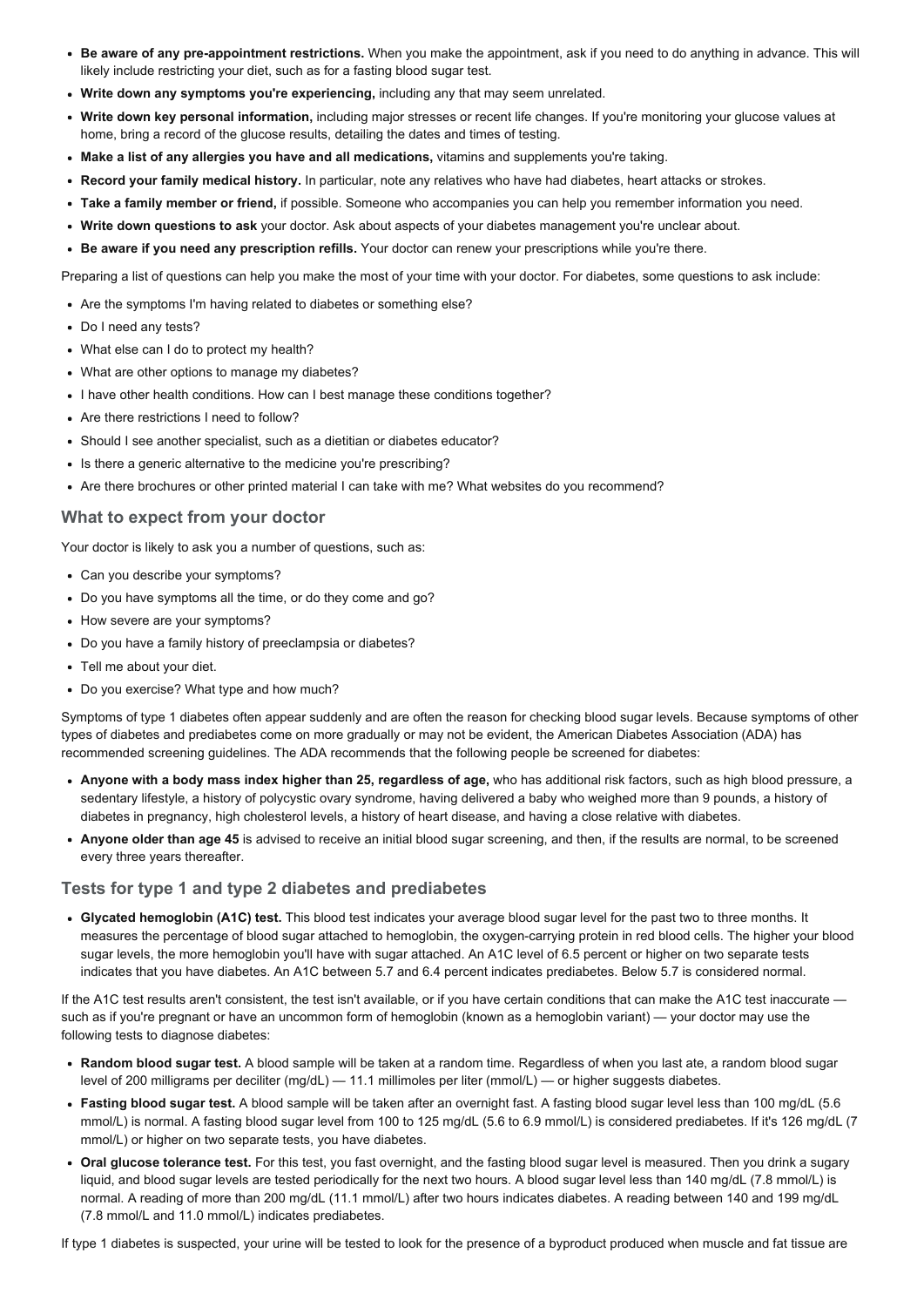used for energy when the body doesn't have enough insulin to use the available glucose (ketones). Your doctor will also likely run a test to see if you have the destructive immune system cells associated with type 1 diabetes called autoantibodies.

## Tests for gestational diabetes

Your doctor will likely evaluate your risk factors for gestational diabetes early in your pregnancy:

- If you're at high risk of gestational diabetes for example, if you were obese at the start of your pregnancy, you had gestational diabetes during a previous pregnancy, or you have a mother, father, sibling or child with diabetes — your doctor may test for diabetes at your first prenatal visit.
- If you're at average risk of gestational diabetes, you'll likely have a screening test for gestational diabetes sometime during your second trimester — typically between 24 and 28 weeks of pregnancy.

Your doctor may use the following screening tests:

- Initial glucose challenge test. You'll begin the glucose challenge test by drinking a syrupy glucose solution. One hour later, you'll have a blood test to measure your blood sugar level. A blood sugar level below 140 mg/dL (7.2 to 7.8 mmol/L) is usually considered normal on a glucose challenge test, although this may vary at specific clinics or labs. If your blood sugar level is higher than normal, it only means you have a higher risk of gestational diabetes. Your doctor will order a follow-up test to determine if you have gestational diabetes.
- Follow-up glucose tolerance testing. For the follow-up test, you'll be asked to fast overnight and then have your fasting blood sugar level measured. Then you'll drink another sweet solution — this one containing a higher concentration of glucose — and your blood sugar level will be checked every hour for a period of three hours. If at least two of the blood sugar readings are higher than the normal values established for each of the three hours of the test, you'll be diagnosed with gestational diabetes.

Depending on what type of diabetes you have, blood sugar monitoring, insulin and oral medications may play a role in your treatment. Eating a healthy diet, maintaining a healthy weight and participating in regular activity also are important factors in managing diabetes.

## Treatments for all types of diabetes

An important part of managing diabetes — as well as your overall health — is maintaining a healthy weight through a healthy diet and exercise plan:

Healthy eating. Contrary to popular perception, there's no specific diabetes diet. You'll need to center your diet on more fruits, vegetables and whole grains — foods that are high in nutrition and fiber and low in fat and calories — and cut down on animal products, refined carbohydrates and sweets. In fact, it's the best eating plan for the entire family. Sugary foods are OK once in a while, as long as they're counted as part of your meal plan.

Yet understanding what and how much to eat can be a challenge. A registered dietitian can help you create a meal plan that fits your health goals, food preferences and lifestyle. This will likely include carbohydrate counting, especially if you have type 1 diabetes.

• Physical activity. Everyone needs regular aerobic exercise, and people who have diabetes are no exception. Exercise lowers your blood sugar level by moving sugar into your cells, where it's used for energy. Exercise also increases your sensitivity to insulin, which means your body needs less insulin to transport sugar to your cells. Get your doctor's OK to exercise. Then choose activities you enjoy, such as walking, swimming or biking. What's most important is making physical activity part of your daily routine. Aim for at least 30 minutes or more of aerobic exercise most days of the week. If you haven't been active for a while, start slowly and build up gradually.

## Treatments for type 1 and type 2 diabetes

Treatment for type 1 diabetes involves insulin injections or the use of an insulin pump, frequent blood sugar checks, and carbohydrate counting. Treatment of type 2 diabetes primarily involves monitoring of your blood sugar, along with diabetes medications, insulin or both.

• Monitoring your blood sugar. Depending on your treatment plan, you may check and record your blood sugar as often as several times a week to as many as four to eight times a day. Careful monitoring is the only way to make sure that your blood sugar level remains within your target range. People who receive insulin therapy also may choose to monitor their blood sugar levels with a continuous glucose monitor. Although this technology doesn't yet replace the glucose meter, it can provide important information about trends in blood sugar levels.

Even with careful management, blood sugar levels can sometimes change unpredictably. With help from your diabetes treatment team, you'll learn how your blood sugar level changes in response to food, physical activity, medications, illness, alcohol, stress — for women, fluctuations in hormone levels.

In addition to daily blood sugar monitoring, your doctor will likely recommend regular A1C testing to measure your average blood sugar level for the past two to three months. Compared with repeated daily blood sugar tests, A1C testing better indicates how well your diabetes treatment plan is working overall. An elevated A1C level may signal the need for a change in your insulin regimen or meal plan. Your target A1C goal may vary depending on your age and various other factors. However, for most people with diabetes, the American Diabetes Association recommends an A1C of below 7 percent. Ask your doctor what your A1C target is.

• Insulin. People with type 1 diabetes need insulin therapy to survive. Many people with type 2 diabetes or gestational diabetes also need insulin therapy.

Many types of insulin are available, including rapid-acting insulin, long-acting insulin and intermediate options. Depending on your needs, your doctor may prescribe a mixture of insulin types to use throughout the day and night.

Insulin can't be taken orally to lower blood sugar because stomach enzymes interfere with insulin's action. Often insulin is injected using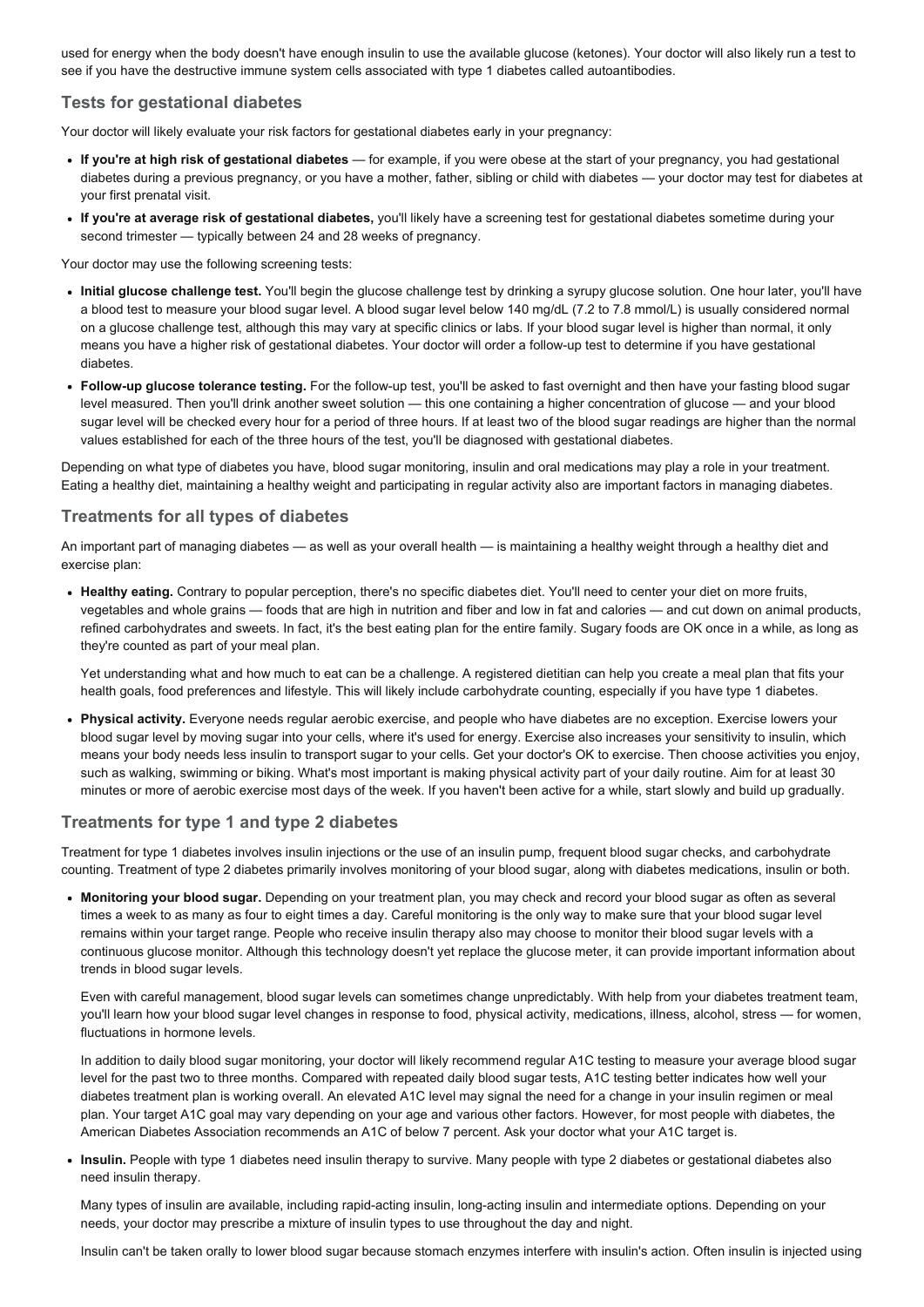a fine needle and syringe or an insulin pen — a device that looks like a large ink pen.

An insulin pump may also be an option. The pump is a device about the size of a cellphone worn on the outside of your body. A tube connects the reservoir of insulin to a catheter that's inserted under the skin of your abdomen. A tubeless pump that works wirelessly is also now available. You program an insulin pump to dispense specific amounts of insulin. It can be adjusted to deliver more or less insulin depending on meals, activity level and blood sugar level.

An emerging treatment approach, not yet available, is closed loop insulin delivery, also known as the artificial pancreas. It links a continuous glucose monitor to an insulin pump. The device automatically delivers the correct amount of insulin when the monitor indicates the need for it. There are a number of different versions of the artificial pancreas, and clinical trials have had encouraging results. More research needs to be done before a fully functional artificial pancreas can receive regulatory approval.

However, the first step toward an artificial pancreas was approved in 2013. Combining a continuous glucose monitor with an insulin pump, this system stops insulin delivery when blood sugar levels drop too low. Studies on the device found that it could prevent low blood sugar levels overnight without significantly increasing morning blood sugar levels.

- Oral or other medications. Sometimes other oral or injected medications are prescribed as well. Some diabetes medications stimulate your pancreas to produce and release more insulin. Others inhibit the production and release of glucose from your liver, which means you need less insulin to transport sugar into your cells. Still others block the action of stomach or intestinal enzymes that break down carbohydrates or make your tissues more sensitive to insulin. Metformin (Glucophage, Glumetza, others) is generally the first medication prescribed for type 2 diabetes.
- Transplantation. In some people who have type 1 diabetes, a pancreas transplant may be an option. Islet transplants are being studied as well. With a successful pancreas transplant, you would no longer need insulin therapy. But transplants aren't always successful — and these procedures pose serious risks. You need a lifetime of immune-suppressing drugs to prevent organ rejection. These drugs can have serious side effects, including a high risk of infection, organ injury and cancer. Because the side effects can be more dangerous than the diabetes, transplants are usually reserved for people whose diabetes can't be controlled or those who also need a kidney transplant.
- Bariatric surgery. Although it is not specifically considered a treatment for type 2 diabetes, people with type 2 diabetes who also have a body mass index higher than 35 may benefit from this type of surgery. People who've undergone gastric bypass have seen significant improvements in their blood sugar levels. However, this procedure's long-term risks and benefits for type 2 diabetes aren't yet known.

## Treatment for gestational diabetes

Controlling your blood sugar level is essential to keeping your baby healthy and avoiding complications during delivery. In addition to maintaining a healthy diet and exercising, your treatment plan may include monitoring your blood sugar and, in some cases, using insulin or oral medications.

Your health care provider will also monitor your blood sugar level during labor. If your blood sugar rises, your baby may release high levels of insulin — which can lead to low blood sugar right after birth.

## Treatment for prediabetes

If you have prediabetes, healthy lifestyle choices can help you bring your blood sugar level back to normal or at least keep it from rising toward the levels seen in type 2 diabetes. Maintaining a healthy weight through exercise and healthy eating can help. Exercising at least 150 minutes a week and losing 5 to 10 percent of your body weight may prevent or delay type 2 diabetes.

Sometimes medications — such as metformin (Glucophage, Glumetza, others) — also are an option if you're at high risk of diabetes, including when your prediabetes is worsening or if you have cardiovascular disease, fatty liver disease or polycystic ovary syndrome.

In other cases, medications to control cholesterol — statins, in particular — and high blood pressure medications are needed. Your doctor might prescribe low-dose aspirin therapy to help prevent cardiovascular disease if you're at high risk. Healthy lifestyle choices remain key, however.

# Signs of trouble in any type of diabetes

Because so many factors can affect your blood sugar, problems may sometimes arise that require immediate care, such as:

- High blood sugar (hyperglycemia). Your blood sugar level can rise for many reasons, including eating too much, being sick or not taking enough glucose-lowering medication. Check your blood sugar level as directed by your doctor, and watch for signs and symptoms of high blood sugar — frequent urination, increased thirst, dry mouth, blurred vision, fatigue and nausea. If you have hyperglycemia, you'll need to adjust your meal plan, medications or both.
- Increased ketones in your urine (diabetic ketoacidosis). If your cells are starved for energy, your body may begin to break down fat. This produces toxic acids known as ketones. Watch for loss of appetite, weakness, vomiting, fever, stomach pain and a sweet, fruity breath. You can check your urine for excess ketones with an over-the-counter ketones test kit. If you have excess ketones in your urine, consult your doctor right away or seek emergency care. This condition is more common in people with type 1 diabetes.
- Hyperglycemic hyperosmolar nonketotic syndrome. Signs and symptoms of this life-threatening condition include a blood sugar reading over 600 mg/dL (33.3 mmol/L), dry mouth, extreme thirst, fever, drowsiness, confusion, vision loss and hallucinations. Hyperosmolar syndrome is caused by skyhigh blood sugar that turns blood thick and syrupy. It tends to be more common in people with type 2 diabetes, and it's often preceded by an illness. Call your doctor or seek immediate medical care if you have signs or symptoms of this condition.
- Low blood sugar (hypoglycemia). If your blood sugar level drops below your target range, it's known as low blood sugar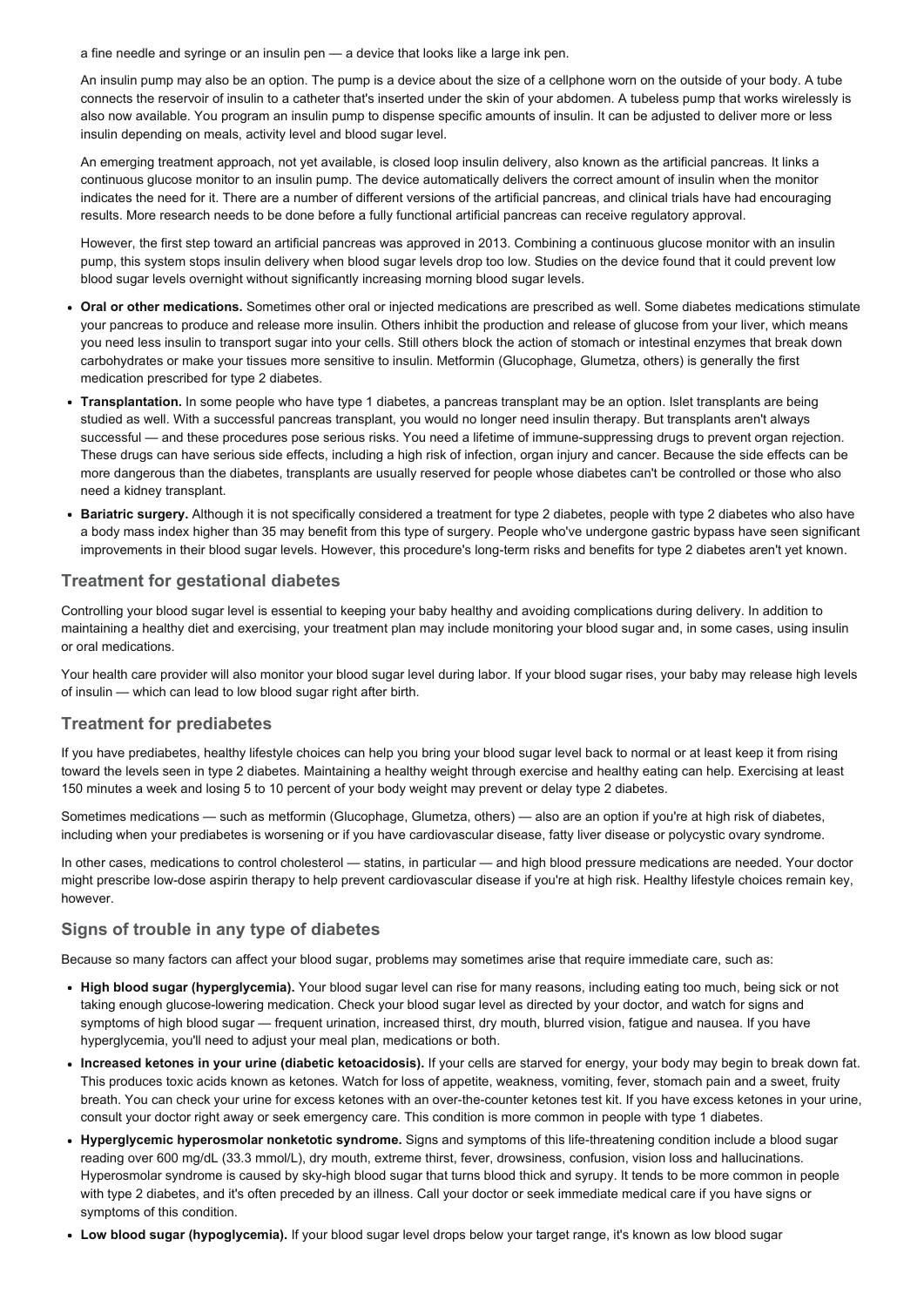(hypoglycemia). Your blood sugar level can drop for many reasons, including skipping a meal and getting more physical activity than normal. However, low blood sugar is most likely if you take glucose-lowering medications that promote the secretion of insulin by your pancreas or if you're receiving insulin therapy. Check your blood sugar level regularly, and watch for signs and symptoms of low blood sugar — sweating, shakiness, weakness, hunger, dizziness, headache, blurred vision, heart palpitations, irritability, slurred speech, drowsiness, confusion, fainting and seizures. Low blood sugar is treated with quickly absorbed carbohydrates, such as fruit juice or glucose tablets.

Diabetes is a serious disease. Following your diabetes treatment plan takes round-the-clock commitment. Careful management of diabetes can reduce your risk of serious - even life-threatening - complications.

No matter what type of diabetes you have:

- Make a commitment to managing your diabetes. Learn all you can about diabetes. Establish a relationship with a diabetes educator, and ask your diabetes treatment team for help when you need it.
- Choose healthy foods and maintain a healthy weight. Losing just 7 percent of your body weight if you're overweight can make a significant difference in your blood sugar control. A healthy diet is one with plenty of fruits, vegetables, whole grains and legumes, with a limited amount of saturated fat.
- Make physical activity part of your daily routine. Regular exercise can help prevent prediabetes and type 2 diabetes, and it can help those who already have diabetes to maintain better blood sugar control. Thirty minutes of moderate exercise — such as brisk walking — most days of the week is recommended. A combination of exercises — aerobic exercises, such as walking or dancing on most days, combined with resistance training, such as weightlifting or yoga twice a week — often helps control blood sugar more effectively than does either type of exercise alone.

## Lifestyle for type 1 and type 2 diabetes

In addition, if you have type 1 or type 2 diabetes:

- Identify yourself. Wear a tag or bracelet that says you have diabetes. Keep a glucagon kit nearby in case of a low blood sugar emergency — and make sure your friends and loved ones know how to use it.
- Schedule a yearly physical and regular eye exams. Your regular diabetes checkups aren't meant to replace yearly physicals or routine eye exams. During the physical, your doctor will look for any diabetes-related complications and screen for other medical problems. Your eye care specialist will check for signs of retinal damage, cataracts and glaucoma.
- Keep your vaccinations up to date. High blood sugar can weaken your immune system. Get a flu shot every year, and your doctor may recommend the pneumonia vaccine, as well. The Centers for Disease Control and Prevention (CDC) also currently recommends hepatitis B vaccination if you haven't previously been vaccinated against hepatitis B and you're an adult ages 19 to 59 with type 1 or type 2 diabetes. The most recent CDC guidelines advise vaccination as soon as possible after diagnosis with type 1 or type 2 diabetes. If you are age 60 or older, have diabetes, and haven't previously received the vaccine, talk to your doctor about whether it's right for you.
- Pay attention to your feet. Wash your feet daily in lukewarm water. Dry them gently, especially between the toes. Moisturize with lotion, but not between the toes. Check your feet every day for blisters, cuts, sores, redness or swelling. Consult your doctor if you have a sore or other foot problem that doesn't heal promptly on its own.
- Keep your blood pressure and cholesterol under control. Eating healthy foods and exercising regularly can go a long way toward controlling high blood pressure and cholesterol. Medication may be needed, too.
- Take care of your teeth. Diabetes may leave you prone to more-serious gum infections. Brush and floss your teeth at least twice a day. And if you have type 1 or type 2 diabetes, schedule regular dental exams. Consult your dentist right away if your gums bleed or look red or swollen.
- If you smoke or use other types of tobacco, ask your doctor to help you quit. Smoking increases your risk of various diabetes complications. Smokers who have diabetes are more likely to die of cardiovascular disease than are nonsmokers who have diabetes, according to the American Diabetes Association. Talk to your doctor about ways to stop smoking or to stop using other types of tobacco.
- If you drink alcohol, do so responsibly. Alcohol can cause either high or low blood sugar, depending on how much you drink and if you eat at the same time. If you choose to drink, do so only in moderation — one drink a day for women of all ages and men older than 65, and up to two drinks a day for men age 65 and younger — and always with food.

Remember to include the carbohydrates from any alcohol you drink in your daily carbohydrate count. And check your blood sugar levels before going to bed.

• Take stress seriously. The hormones your body may produce in response to prolonged stress may prevent insulin from working properly, which will raise your blood sugar and stress you even more. Set limits for yourself and prioritize your tasks. Learn relaxation techniques. And get plenty of sleep.

Numerous substances have been shown to improve insulin sensitivity in some studies, while other studies fail to find any benefit for blood sugar control or in lowering A1C levels. Because of the conflicting findings, there aren't any alternative therapies that are currently recommended to help with blood sugar management.

If you decide to try an alternative therapy, don't stop taking the medications that your doctor has prescribed. Be sure to discuss the use of any of these therapies with your doctor to make sure that they won't cause adverse reactions or interact with your current therapy.

Additionally, there are no treatments — alternative or conventional — that can cure diabetes, so it's critical that people who are receiving insulin therapy for diabetes don't stop using insulin unless directed to do so by their physicians.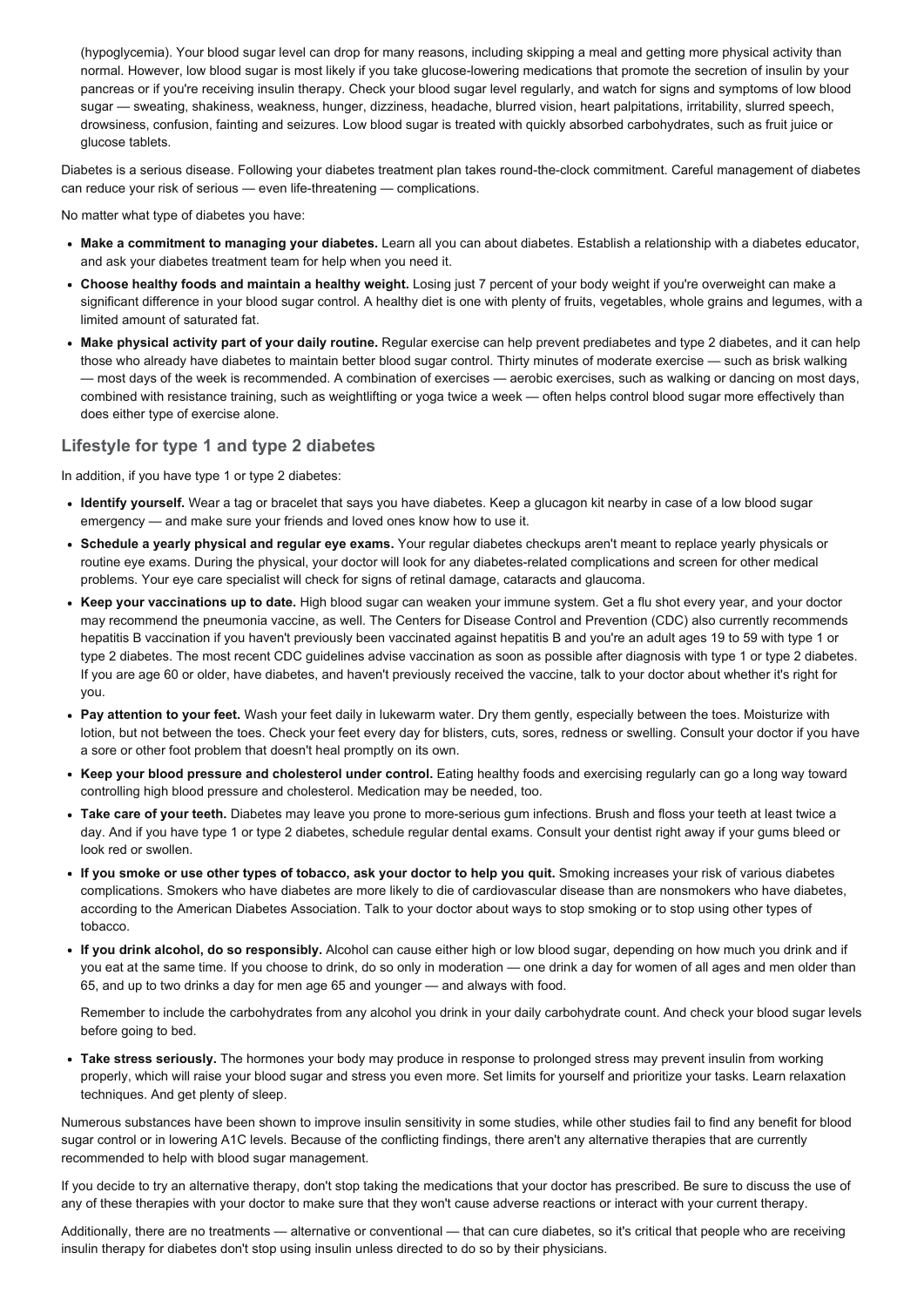Living with diabetes can be difficult and frustrating. Sometimes, even when you've done everything right, your blood sugar levels may rise. But stick with your diabetes management plan, and you'll likely see a positive difference in your A1C when you visit your doctor.

Because good diabetes management can be time-consuming, and sometimes overwhelming, some people find it helps to talk to someone. Your doctor can probably recommend a mental health professional for you to speak with, or you may want to try a support group. Sharing your frustrations and your triumphs with people who understand what you're going through can be very helpful. And you may find that others have great tips to share about diabetes management.

Your doctor may know of a local support group, or you can call the American Diabetes Association at 800-DIABETES (800-342-2383) or the Juvenile Diabetes Research Foundation at 800-533-CURE (800-533-2873).

Type 1 diabetes can't be prevented. However, the same healthy lifestyle choices that help treat prediabetes, type 2 diabetes and gestational diabetes can also help prevent them:

- Eat healthy foods. Choose foods lower in fat and calories and higher in fiber. Focus on fruits, vegetables and whole grains. Strive for variety to prevent boredom.
- Get more physical activity. Aim for 30 minutes of moderate physical activity a day. Take a brisk daily walk. Ride your bike. Swim laps. If you can't fit in a long workout, break it up into smaller sessions spread throughout the day.
- Lose excess pounds. If you're overweight, losing even 7 percent of your body weight for example, 14 pounds (6.4 kilograms) if you weigh 200 pounds (90.9 kilograms) — can reduce the risk of diabetes. To keep your weight in a healthy range, focus on permanent changes to your eating and exercise habits. Motivate yourself by remembering the benefits of losing weight, such as a healthier heart, more energy and improved self-esteem.

Sometimes medication is an option as well. Oral diabetes drugs such as metformin (Glucophage, Glumetza, others) may reduce the risk of type 2 diabetes — but healthy lifestyle choices remain essential.

Have your blood sugar checked at least once a year to check that you haven't developed type 2 diabetes.

#### **References**

- 1. Papadakis MA, ed., et al. Current Medical Diagnosis & Treatment 2014. 53rd ed. New York, N.Y.: The McGrawHill Companies; 2014. http://accessmedicine.mhmedical.com/book.aspx?bookId=330. Accessed April 27, 2014.
- 2. Standards of medical care in diabetes 2014. Diabetes Care. 2014;37:s14.
- 3. Diabetes mellitus (DM). The Merck Manual for Health Care Professionals. http://www.merckmanuals.com/professional/endocrine\_and\_metabolic\_disorders/diabetes\_mellitus\_and\_disorders\_of\_carbohydrate\_metabolism/diabetes\_mellitus\_dm.html. Accessed April 29, 2014.
- 4. Atkinson MA, et al. Type 1 diabetes. The Lancet. 2014;383:69.
- 5. What is gestational diabetes? American Diabetes Association. http://www.diabetes.org/diabetes-basics/gestational/what-is-gestational-diabetes.html. Accessed May 9, 2014.
- 6. Gardner DG, et al. Greenspan's Basic & Clinical Endocrinology. 9th ed. New York, N.Y.: The McGrawHill Companies; 2011. http://www.accessmedicine.com/resourceTOC.aspx?resourceID=13. Accessed April 27, 2014.
- 7. Diabetes & pregnancy. Centers for Disease Control and Prevention. http://www.cdc.gov/Features/DiabetesPregnancy/. Accessed May 9, 2014.
- 8. Gestational diabetes mellitus. Washington, D.C.: American Congress of Obstetricians and Gynecologists. http://www.guideline.gov/content.aspx?id=47014. Accessed May 9, 2014.
- 9. Levitsky LL, et al. Special situations in children and adolescents with type 1 diabetes mellitus. http://www.uptodate.com/home. Accessed April 27, 2014.
- 10. Peyser T, et al. The artificial pancreas: Current status and future prospects in the management of diabetes. Annals of the New York Academy of Sciences. 2014;1311:102.
- 11. Bergenstal RM, et al. Threshold-based insulin-pump interruption for reduction of hypoglycemia. New England Journal of Medicine. 2013;369:224
- 12. Hyperglycemia (High blood glucose). American Diabetes Association. http://www.diabetes.org/living-with-diabetes/treatment-and-care/blood-glucosecontrol/hyperglycemia.html. Accessed April 29, 2014.
- 13. DKA (ketoacidosis) & ketones. American Diabetes Association. http://www.diabetes.org/living-with-diabetes/complications/ketoacidosis-dka.html. Accessed April 29, 2014.
- 14. Natural medicines in the clinical management of diabetes. Natural Medicines Comprehensive Database. http://www.naturaldatabase.com. Accessed May 10, 2014.
- 15. Cook AJ. Decision Support System. Mayo Clinic, Rochester, Minn. Accessed May 6, 2014.
- 16. Diabetes and metabolism The how of clinical studies. Discovery's Edge: Mayo Clinic's Online Research Magazine. http://www.mayo.edu/research/discoverysedge/diabetes-metabolism-how-clinical-studies. Accessed May 10, 2014.

#### July 31, 2014

Original article: http://www.mayoclinic.org/diseases-conditions/diabetes/basics/definition/con-20033091

Any use of this site constitutes your agreement to the Terms and Conditions and Privacy Policy linked below.

Terms and [Conditions](http://www.mayoclinic.org/about-this-site/terms-conditions-use-policy) [Privacy](http://www.mayoclinic.org/about-this-site/privacy-policy) Policy